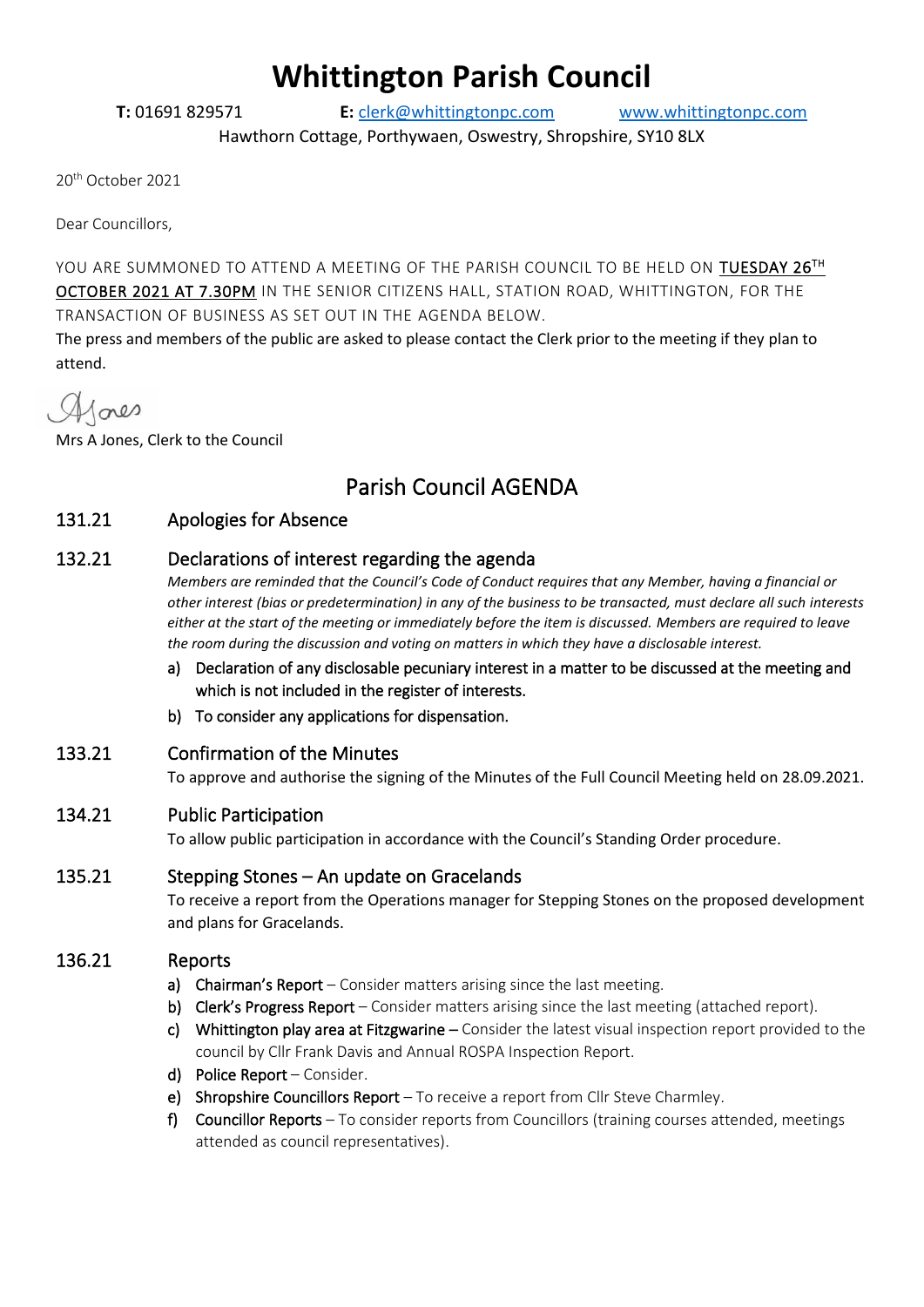# 137.21 Planning

#### a) To note recent planning decisions published by Shropshire Council

- b) To Consider Planning Applications:
	- I. **Reference:** 21/04576/FUL (validated: 22/09/2021) **Address:** Land West Of, Park House Farm, North Drive, Park Hall, Oswestry, SY11 4AX **Proposal:** Erection of 6no dwellings with detached garages and associated works
	- II. **Reference:** 21/04698/VAR (validated: 30/09/2021) **Address:** Perrymoor Farm , Berghill Lane, Whittington, SY11 4PF **Proposal:** Variation of Condition No. 2 attached to planning permission 17/05094/FUL dated 28 February 2018
- c) Consider Planning applications not listed above that are received after the issue of this agenda and are included on Shropshire Council's website.
- d) Neighbourhood Fund: Annual Monitoring Form  $-$  To agree to complete the online form with details of the Streetlighting Improvement Project.

### 138.21 Finance and Accounts

| <b>CHEQUE</b><br>/ BACS<br><b>NUMBER</b> | <b>PAYEE</b>        | <b>DESCRIPTION</b>                                                                              | NET(f)  | <b>VAT</b> | <b>GROSS</b><br>(E) |
|------------------------------------------|---------------------|-------------------------------------------------------------------------------------------------|---------|------------|---------------------|
| <b>Direct</b><br>Payment                 | <b>Unity Trust</b>  | Service charge (3 months)                                                                       | 18.00   | 0.00       | 18.00               |
| BACS42                                   | Clerk               | Salary Month 7 (plus expenses<br>(16.00 home office allowance,<br>mileage)                      | 1009.66 | 0.00       | 1009.66             |
| BACS43                                   | <b>HMRC</b>         | Clerk - PAYE Payments (Month 7)<br>Employer NI                                                  | 74.12   | 0.00       | 74.12               |
| BACS44                                   | D & R Brewer        | Grounds Maintenance - Month 7<br>plus 2 extra cuts to all areas and<br>removal of play area log | 267.50  | 0.00       | 267.50              |
| <b>BACS45</b>                            | Highline Electrical | S/Light maintenance – light 180                                                                 | 69.00   | 13.80      | 82.80               |
| <b>Direct</b><br><b>Debit</b>            | <b>NEST</b>         | Pension (Employer & Employee<br>Contribution)                                                   | 35.63   | 0.00       | 35.63               |

a) Consider the following accounts for payment:

b) Income - To note income received.

| Date<br><b>Received</b> | <b>From Whom and Description</b> | Amount |
|-------------------------|----------------------------------|--------|
| 30.09.21                | NatWest – Interest               | £0.27  |

c) Reconciliation - To approve the bank reconciliation up to and including 30<sup>th</sup> September 2021.

- e) 2<sup>nd</sup> Quarter To consider the 2<sup>nd</sup> Quarter Budget Report
- f) Internal Controls To appoint a councillor to carry out the  $2^{nd}$  quarter checks on the accounts.
- g) Grant Request Consider request from Whittington Castle for a grant to support with the 2021 Halloween Event.
- h) Annual Monitoring of Community Led Scheme Funding Authorise completion of the online form detailing how the funding from 2014 has been spent.

#### 139.21 Trees

- **a)** To receive an update on the Rotary Club planting trees next to the Parish Council's Play Area and on the specified verges as you enter Whittington from Oswestry (minute 113.21 refers). To consider:
	- i. Shropshire Council's requirement for Parish Council's to maintain the verges whilst the trees are becoming established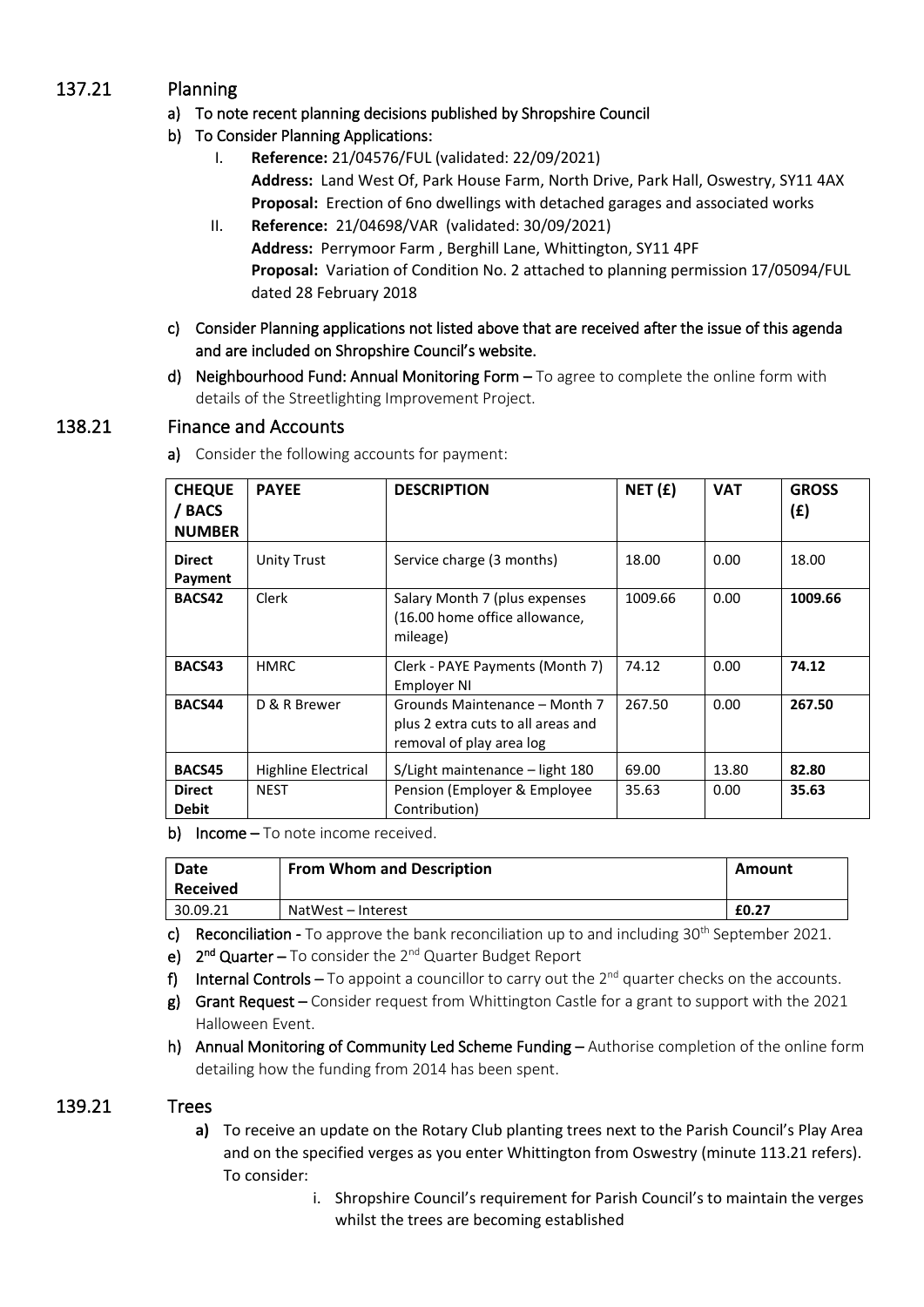- ii. The planting of wildflowers
- iii. Registering the trees with the Queen's Canopy
- **b)** To discuss the issues with the Trees in Pen-y-Bryn (raised by Cllr Johnson at the September meeting).

#### 140.21 Highways, Pavements and Footpaths

- **a)** Receive an update regarding the installation of a pavement between The Venue and Inglis Road.
- **b)** Receive an update regarding the flooding of Burma Road (by the traffic calming, near the Venue).
- **c)** Church Street VAS and extension of the 30mph zone Discuss and receive an update from Shropshire Council's Traffic Engineer.
- **d)** Feasibility Study Consider the update from Shropshire Council and discuss alternative options as the funding application was not supported.

#### 141.21 Garden of Remembrance

To note the Closure Notice has now been received and consider the PCC's request to transfer the ongoing maintenance of the garden to the Parish Council (LGA 1972 S.215).

#### 142.21 The Queen's Platinum Jubilee

Discuss.

#### 143.21 Remembrance Day

Discuss and consider purchasing a Wreath.

#### 144.21 Parish Projects

- **a) Defibrillators -** Consider the Defibrillator Maintenance Policy prepared by the Clerk and recruit volunteers to support with the monthly checks.
- **b) Christmas Light Display**  Receive an update on the new display in Park Hall and approve the application to Shropshire Council to erect lights on the s/light columns along the Highway.

#### 145.21 Code of Conduct

Consider adopting the LGA's Mode Code of Conduct to replace the existing policy.

#### 146.21 Pen-y-Bryn Affordable Housing Development

Receive an update from Councillor Johnson and discuss.

#### 147.21 Correspondence

#### **To note correspondence received:**

- **1.** SALC / NALC Bulletins, News in brief bulletins, Covid-19 updates
- **2.** North Shropshire Reinforcement: Update 5th October 2021
- **3.** Road Closure: Scotland Street, Ellesmere. 7th November 2021 (early start agreed). Purpose: Boundary box Install 25mm (Sunday Working)
- **4.** Change to the road closure on Twmpath Lane. Engineering issues toward the end of Phase 3 - Iron Mills Junction to B5009, Whittington Road, means that the road closure on Whittington Road will be removed until Monday 25 October 2021. The completion date will now change from Friday 11 November 2021 to approximately Friday 26 November 2021.
- **5.** Road Closure: North Drive, Oswestry29th November 16th December 2021. Purpose: Road Closure - Build 2 concrete chamber 915mm x 445mm x 965mm deep in. Works Promoter: Openreach
- **6.** Road Closure: Twmpath Lane to junc with B5009, Gobowen. 25th October 26th November 2021. Purpose: Road Closure - Water Main Renewal
- **7.** Road Closure: Ellesmere Christmas Winter Festival- 26th November 2021
- **8.** Change of Police Sergeant, Oswestry safer neighbourhood team.